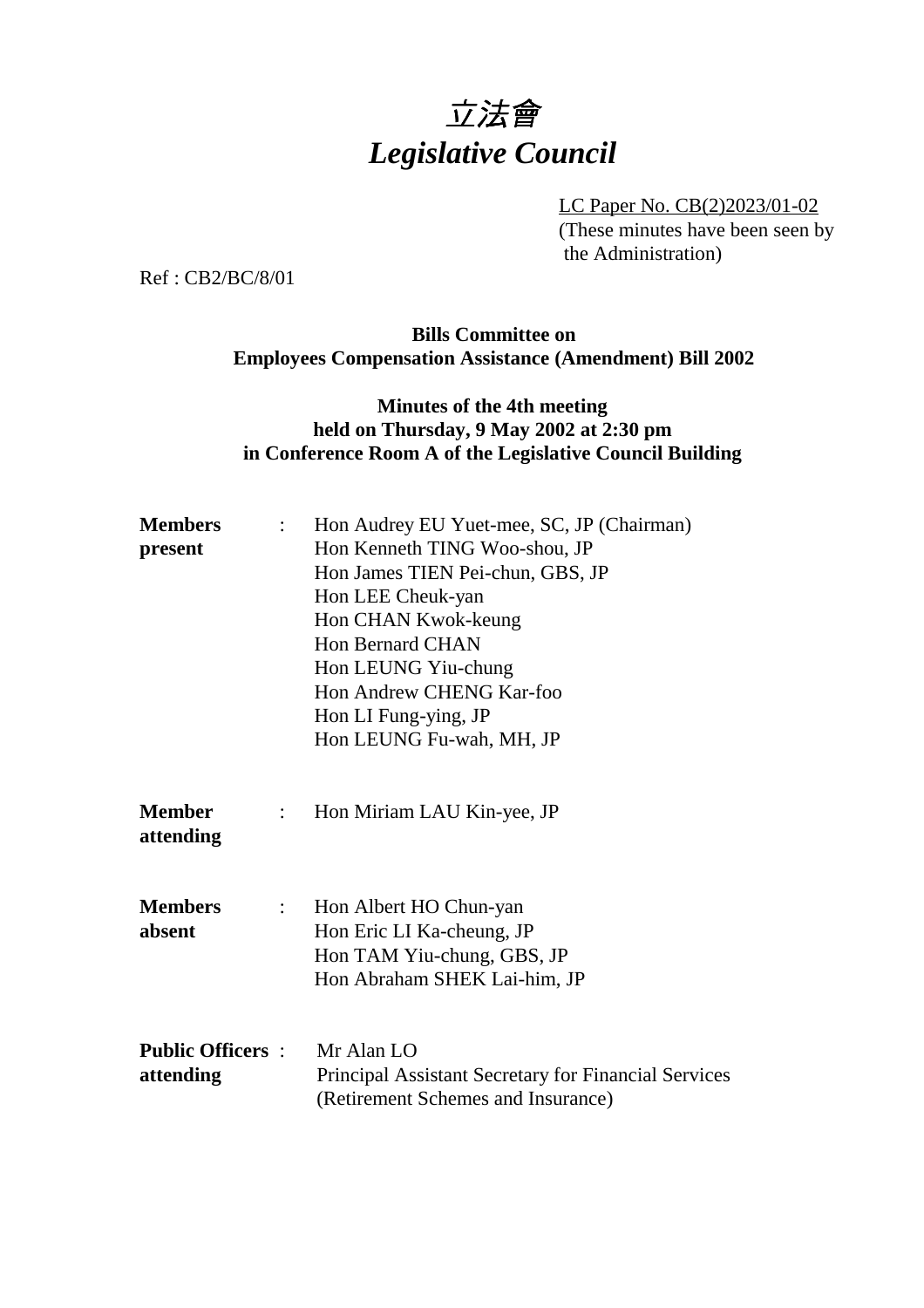|                               |                                    | Mr Benjamin TANG, JP<br><b>Commissioner of Insurance</b>                    |
|-------------------------------|------------------------------------|-----------------------------------------------------------------------------|
|                               |                                    | Mr H Y MOK<br><b>Assistant Commissioner of Insurance (General Business)</b> |
|                               |                                    | Mrs Jenny CHAN<br>Assistant Commissioner for Labour (Rights and Benefits)   |
|                               |                                    | Mr LAI Ka-tong<br>Senior Labour Officer (Compensation)                      |
|                               |                                    | Mr Geoffrey A FOX<br>Senior Assistant Law Draftsman                         |
|                               |                                    | Mr Lawrence PENG<br><b>Senior Government Counsel</b>                        |
| <b>Clerk</b> in<br>attendance | $\mathbb{R}^{\mathbb{Z}^{\times}}$ | Mr Raymond LAM<br>Senior Assistant Secretary (2) 5                          |
| <b>Staff</b> in<br>attendance | $\mathbb{R}^{\mathbb{Z}^{\times}}$ | <b>Miss Kitty CHENG</b><br><b>Assistant Legal Adviser 5</b>                 |
|                               |                                    | Ms Dora WAI<br>Senior Assistant Secretary (2) 4                             |
|                               |                                    |                                                                             |

#### **I. Confirmation of minutes of meeting held on 23 April 2002**

The minutes of the meeting held on 23 April 2002 were confirmed.

#### **II. Meeting with the Administration**

- 2. The Bills Committee deliberated (Index of proceedings attached at **Annex**).
- 3. The Bills Committee requested the Administration -

#### Relief payment

(a) To provide an assessment of the financial implications of increasing the initial relief payment from \$1.5 million to \$2 million;

- 2 -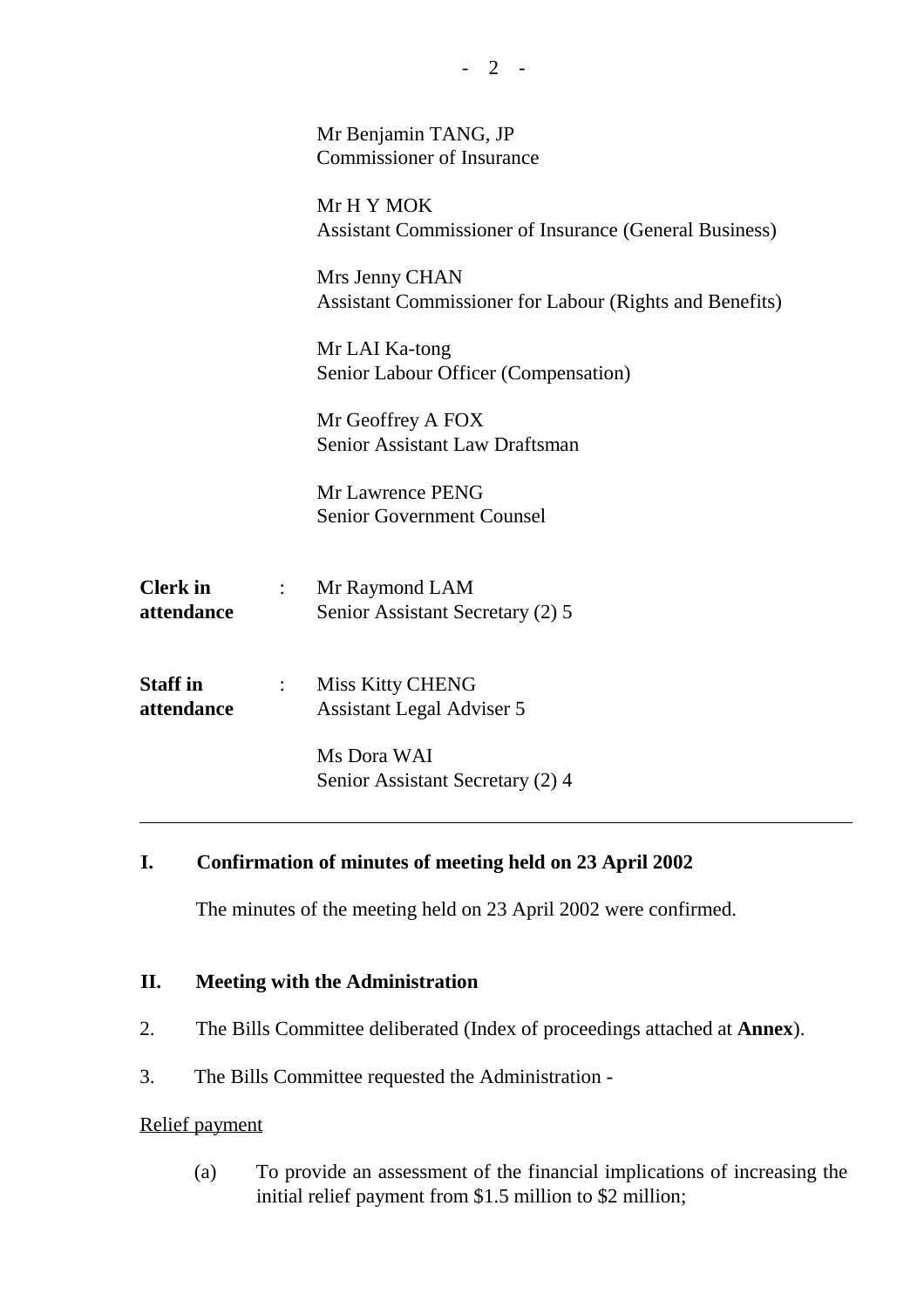- (i) fatal and non-fatal injuries;
- (ii) the apportionment of relief payment among eligible persons, and the apportionment in the case where the deceased employee had made a will;
- (c) To explain the need for persons eligible for relief payment to obtain a court judgment on the common law damages before becoming entitled to relief payment;
- (d) To consider improving the proposed scheme of relief payment for ease of administration and implementation;

Imposition of surcharge on uninsured employers

- (e) To consider whether the level of surcharge should be further increased;
- (f) To provide details of the views of the Labour Advisory Board on the proposed level of surcharge; and
- (g) To consider whether the existing maximum penalty of \$100,000 under the Employees' Compensation Ordinance had sufficient deterrent effect against non-compliance with the statutory insurance requirement.

4. Mr Bernard CHAN expressed concern about the statement in paragraph 14 of the explanatory memorandum in the Bill that ''the insurance industry in Hong Kong is in the process of establishing a scheme which will in effect replace the present provisions of the principal Ordinance relating to applications by employers for payment from the Fund where their insurers are insolvent''. He considered that this might give the impression that the insurance industry had already agreed to the establishment of the proposed Employees Compensation Insurer Insolvency Scheme (the proposed scheme).

5. The Administration responded that the Secretary for Education and Manpower, in moving the Bill for Second Reading debate, had made it clear that certain provisions in the Bill would not be brought into operation until the proposed scheme was in place. It was also stated in a previous paper for the Bills Committee that the Office of the Commissioner of Insurance was consulting the insurance industry on the proposed scheme. The Administration added that the explanatory memorandum in the Bill did not form part of the Bill and could not be amended by a Committee Stage amendment. The Administration suggested that Mr Bernard CHAN might wish to inform the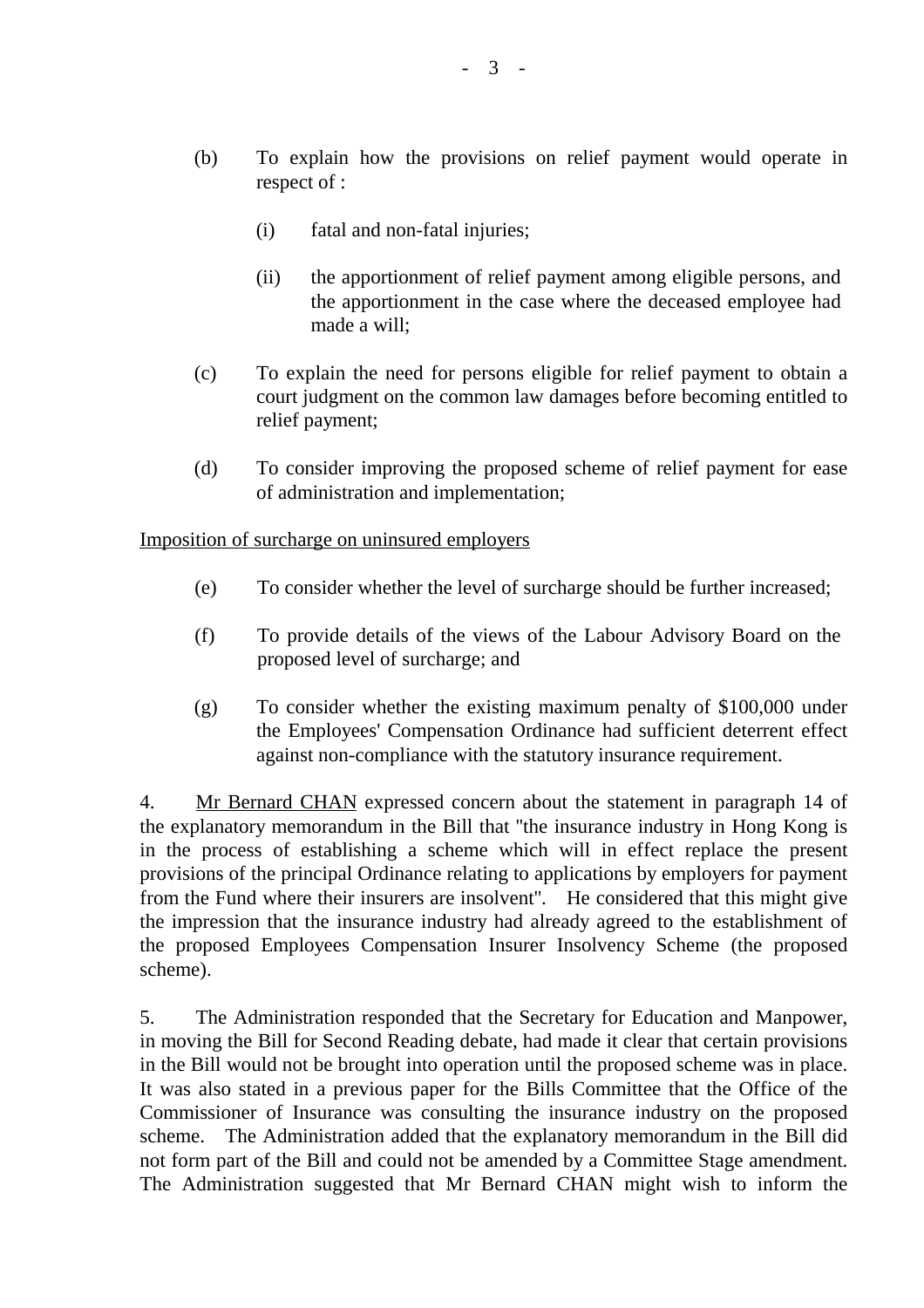Legislative Council of the position of the insurance industry during the resumption of Second Reading debate on the Bill.

#### **III. Dates of subsequent meetings**

6. The Bills Committee agreed to hold meetings on the following dates to continue discussion with the Administration -

- (a) Tuesday, 14 May 2002 at 8:30 am;
- (b) Thursday, 23 May 2002 at 10:45 am;
- (c) Wednesday, 29 May 2002 at 8:30 am;
- (d) Monday, 3 June 2002 at 8:30 am; and
- (e) Tuesday, 4 June 2002 at 8:30 am.
- 7. There being no other business, the meeting ended at 4:30 pm.

Council Business Division 2 Legislative Council Secretariat 22 May 2002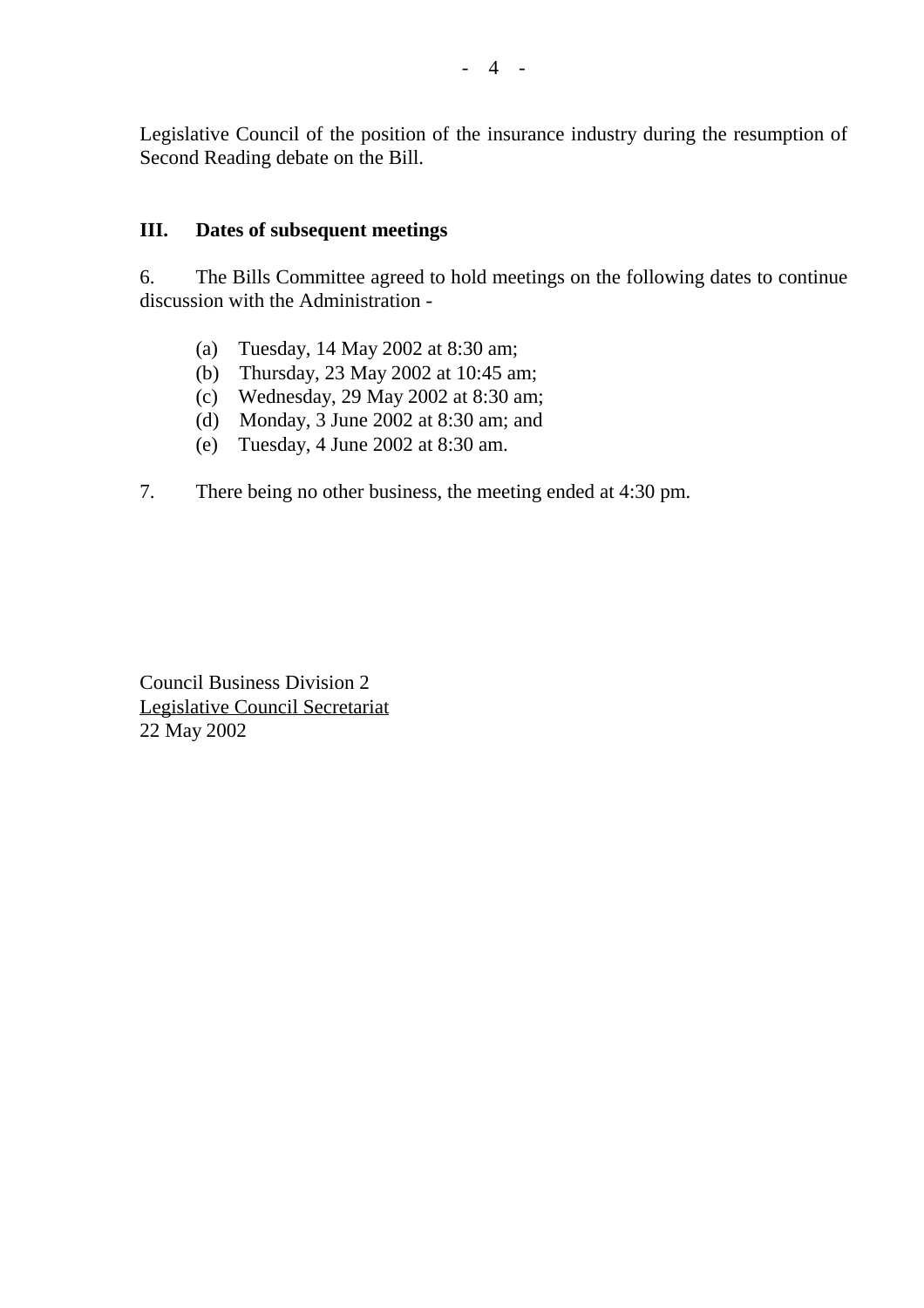### **Proceedings of the fourth meeting of the Bills Committee on Employees Compensation Assistance (Amendment) Bill 2002 held on Thursday, 9 May 2002 at 2:30 pm in Conference Room A of the Legislative Council Building**

| <b>Time</b>       | <b>Speaker</b>     | Subject(s)                                                                  | <b>Action</b>      |
|-------------------|--------------------|-----------------------------------------------------------------------------|--------------------|
|                   |                    |                                                                             | required           |
| 000000 - 000329   | Chairman           | (a) Confirmation of minutes of last meeting; and                            |                    |
|                   |                    | (b) Introductory remarks                                                    |                    |
| 000329 - 000817   | Admin              | Briefed members on Admin's paper concerning relief                          |                    |
|                   |                    | payment (LC Paper No. CB(2)1682/01-02(03))                                  |                    |
| 000817 - 001101   | Mr LEE Cheuk-yan   | Basis for setting the initial payment of relief payment at                  |                    |
|                   |                    | \$1.5 million                                                               |                    |
| 001101 - 001242   | Admin              | - ditto -                                                                   |                    |
| $001242 - 001433$ | Mr LEE Cheuk-yan   | Possibility of raising the level of initial payment                         |                    |
| 001433 - 001539   | Admin              | - ditto -                                                                   |                    |
| 001539 - 001736   | Mr James TIEN      | - ditto -                                                                   |                    |
| 001736 - 001743   | Chairman           | - ditto -                                                                   |                    |
| 001743 - 001918   | Mr LEE Cheuk-yan   | - ditto -                                                                   |                    |
| 001918 - 001929   | Chairman           | Feasibility for the court to exercise discretion in determining             |                    |
|                   |                    | the level of initial payment having regard to the                           |                    |
|                   |                    | circumstances of each case                                                  |                    |
| 001929 - 002415   | Mr LEE Cheuk-yan   | - ditto -                                                                   |                    |
| 002415 - 002429   | Mr James TIEN      | - ditto -                                                                   |                    |
| 002429 - 002520   | Admin              | Level of monthly payment                                                    |                    |
| 002520 - 002556   | Mr Kenneth TING    | Details of the three cases assisted by the Fund Board with                  |                    |
|                   |                    | over \$10 million common law damages awarded by the                         |                    |
|                   |                    | court                                                                       |                    |
| 002556 - 002635   | Admin              | - ditto -                                                                   |                    |
| 002635 - 002738   | Mr LEUNG Yiu-chung | Admin to provide an assessment of the financial                             |                    |
|                   |                    | implications of increasing the initial relief payment from Admin to provide |                    |
|                   |                    | \$1.5 million to \$2 million                                                | a written response |
| 002738 - 002759   | Chairman           | Relief payment in fatal and non-fatal injuries                              |                    |
| 002759 - 002806   | Mr Kenneth TING    | - ditto -                                                                   |                    |
| 002806 - 002841   | Chairman           | - ditto -                                                                   |                    |
| 002841 - 003218   | Admin              | - ditto -                                                                   |                    |
| 003218 - 003241   | Mr Kenneth TING    | - ditto -                                                                   |                    |
| 003241 - 003245   | Admin              | - ditto -                                                                   |                    |
| 003245 - 003406   | Chairman           | $\overline{-\mathrm{d}t}$ tto -                                             |                    |
| 003406 - 003439   | Admin              | - ditto -                                                                   |                    |
|                   |                    |                                                                             |                    |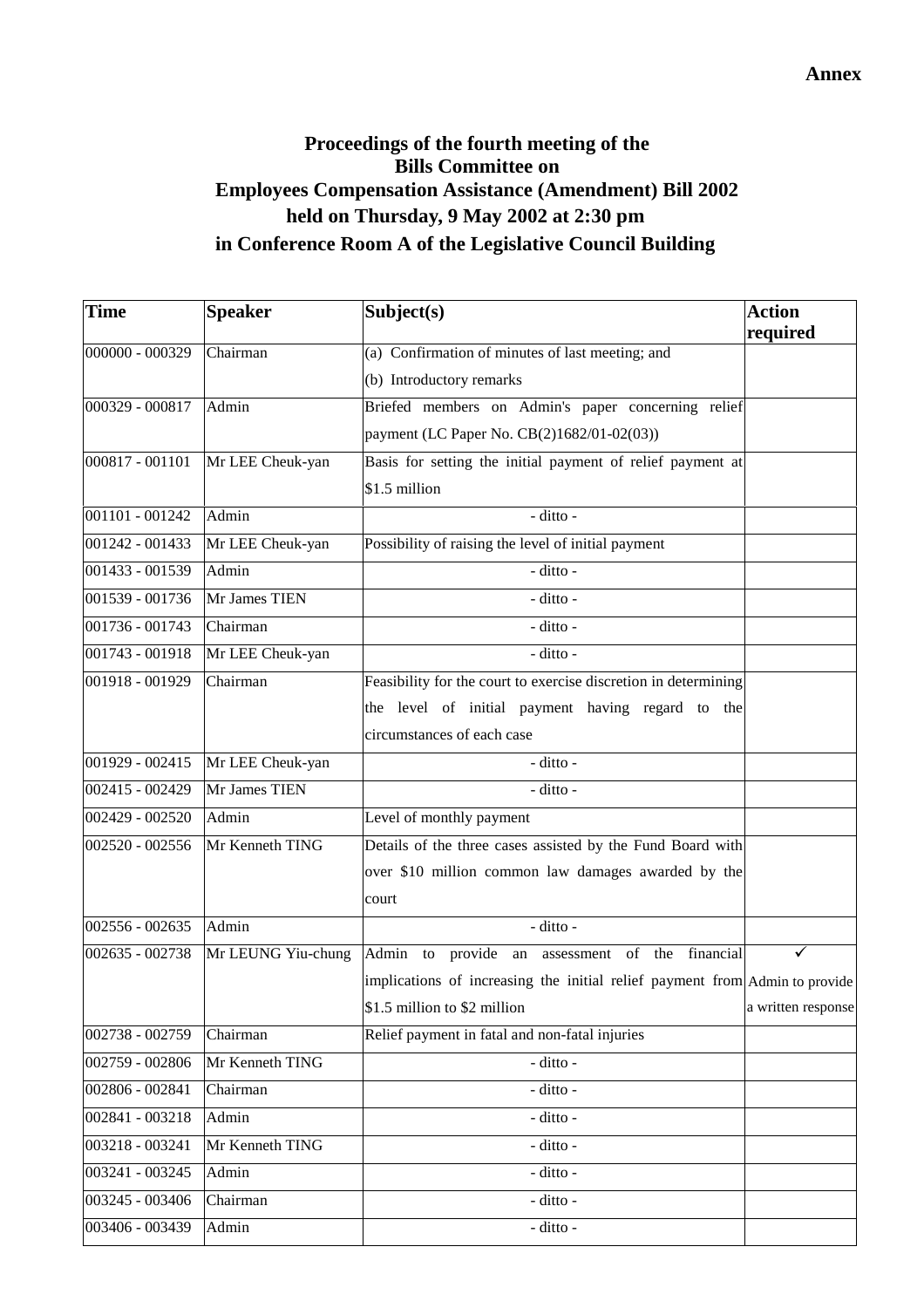| <b>Time</b>       | <b>Speaker</b>   | Subject(s)                                                              | <b>Action</b><br>required |
|-------------------|------------------|-------------------------------------------------------------------------|---------------------------|
| 003439 - 003510   | Chairman         | Need for eligible persons to obtain a court judgment on                 |                           |
|                   |                  | common law damages before becoming entitled to relief                   |                           |
|                   |                  | payment                                                                 |                           |
| 003510 - 003604   | Admin            | - ditto -                                                               |                           |
| 003604 - 003610   | Chairman         | - ditto -                                                               |                           |
| 003610 - 003621   | Mr Kenneth TING  | Apportionment of relief payment among eligible persons,                 |                           |
|                   |                  | and the apportionment in the case where the deceased                    |                           |
|                   |                  | employee had made a will                                                |                           |
| $003621 - 003641$ | Chairman         | $-$ ditto $-$                                                           |                           |
| 003641 - 003732   | Admin            | Definition of "fatal work injury" and "non-fatal work injury"           |                           |
| 003732 - 003744   | Chairman         | - ditto -                                                               |                           |
| 003744 - 004127   | Admin            | - ditto -                                                               |                           |
| 004127 - 004248   | Mr LEE Cheuk-yan | Apportionment of relief payment in the case where the                   |                           |
|                   |                  | eligible person(s) died or ceased to be eligible before the             |                           |
|                   |                  | relief payment was fully paid                                           |                           |
| 004248 - 004415   | Admin            | - ditto -                                                               |                           |
| 004415 - 004445   | Chairman         | (a) Definition of "eligible persons";                                   |                           |
|                   |                  | (b) Definition of "fatal work injury" and "non-fatal work               |                           |
|                   |                  | injury"; and                                                            |                           |
|                   |                  | (c) Need for eligible persons to obtain a court judgment on             |                           |
|                   |                  | common law damages before becoming entitled to relief                   |                           |
|                   |                  | payment                                                                 |                           |
| 004445 - 004824   | ALA5             | - ditto -                                                               |                           |
| 004824 - 004922   | Mr Kenneth TING  | Need for eligible persons to obtain a court judgment on                 |                           |
|                   |                  | common law damages before becoming entitled to relief                   |                           |
|                   |                  | payment                                                                 |                           |
| 004922 - 005008   | Admin            | - ditto -                                                               |                           |
| 005008 - 005016   | Mr Kenneth TING  | - ditto -                                                               |                           |
| 005016 - 005104   | Admin            | - ditto -                                                               |                           |
| 005104 - 005351   | Chairman         | Admin to -                                                              |                           |
|                   |                  | (a) explain how the provisions on relief payment would Admin to provide |                           |
|                   |                  | operate in respect of :                                                 | a written response        |
|                   |                  | fatal and non-fatal injuries;<br>(i)                                    |                           |
|                   |                  | (ii) the apportionment of relief payment among eligible                 |                           |
|                   |                  | persons, and the apportionment in the case where                        |                           |
|                   |                  | the deceased employee had made a will;                                  |                           |
|                   |                  | (b) explain the need for eligible persons to obtain a court             |                           |
|                   |                  | judgment on common law damages before becoming                          |                           |
|                   |                  | entitled to relief payment; and                                         |                           |
|                   |                  | (c) consider improving the proposed scheme of relief                    |                           |
|                   |                  | payment for ease of administration and implementation                   |                           |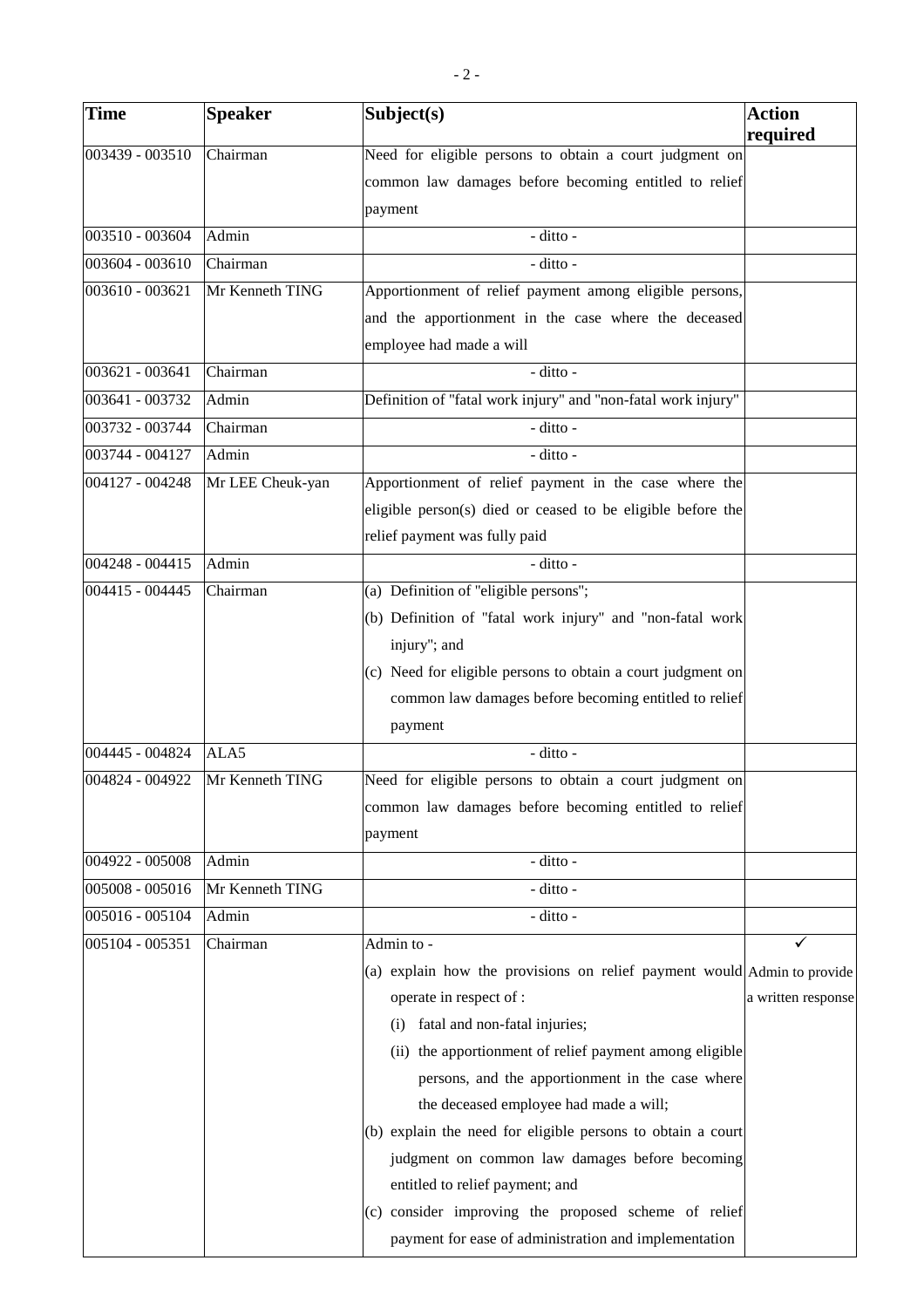| <b>Time</b>     | <b>Speaker</b>   | Subject(s)                                                                    | <b>Action</b><br>required |
|-----------------|------------------|-------------------------------------------------------------------------------|---------------------------|
| 005351 - 005406 | Admin            | - ditto -                                                                     |                           |
| 005406 - 005451 | Chairman         | Admin's paper concerning imposition of surcharge on                           |                           |
|                 |                  | uninsured employers (LC Paper No. CB(2)1824/01-02(01))                        |                           |
| 005451 - 005832 | Admin            | - ditto -                                                                     |                           |
| 005832 - 005928 | Mr LEUNG Fu-wah  | Deterrent effect of fixing the surcharge at three times the                   |                           |
|                 |                  | levy payable on the premium paid for an employees                             |                           |
|                 |                  | compensation insurance policy                                                 |                           |
| 005928 - 010124 | Admin            | (a) The principle of "proportionality"; and                                   |                           |
|                 |                  | (b) Need for uninsured employers to pay surcharge as well                     |                           |
|                 |                  | as penalty imposed by the court for non-compliance                            |                           |
|                 |                  | with statutory insurance requirement                                          |                           |
| 010124 - 010213 | Mr LEUNG Fu-wah  | (a) Number of successful convictions against uninsured                        |                           |
|                 |                  | employers; and                                                                |                           |
|                 |                  | (b) Estimated amount of surcharge to be collected                             |                           |
| 010213 - 010450 | Admin            | - ditto -                                                                     |                           |
| 010450 - 010538 | Mr Kenneth TING  | Number of times an uninsured employer would be required                       |                           |
|                 |                  | to pay surcharge on a single conviction                                       |                           |
| 010538 - 010626 | Admin            | - ditto -                                                                     |                           |
| 010626 - 010656 | Mr LEE Cheuk-yan | The principle of "proportionality"                                            |                           |
| 010656 - 010820 | Admin            | - ditto -                                                                     |                           |
| 010820 - 010849 | Chairman         | Level of surcharge                                                            |                           |
| 010849 - 010912 | Admin            | - ditto -                                                                     |                           |
| 010912 - 010917 | Chairman         | - ditto -                                                                     |                           |
| 010917 - 010947 | Admin            | - ditto -                                                                     |                           |
| 010947 - 010951 | Chairman         | - ditto -                                                                     |                           |
| 010951 - 011016 | Admin            | - ditto -                                                                     |                           |
| 011016 - 011030 | Chairman         | - ditto -                                                                     |                           |
| 011030 - 011102 | Admin            | - ditto -                                                                     |                           |
| 011102 - 011159 |                  | Mr CHAN Kwok-keung $ (a)$ Effectiveness of the proposed level of surcharge in |                           |
|                 |                  | deterring non-compliance with statutory insurance                             |                           |
|                 |                  | requirement; and                                                              |                           |
|                 |                  | (b) High administrative cost incurred in securing successful                  |                           |
|                 |                  | convictions as compared with the estimated amount of                          |                           |
|                 |                  | surcharge to be collected                                                     |                           |
| 011159 - 011237 | Admin            | - ditto -                                                                     |                           |
| 011237 - 011255 | Chairman         | - ditto -                                                                     |                           |
| 011255 - 011417 | Admin            | - ditto -                                                                     |                           |
| 011417 - 011557 | Mr LEE Cheuk-yan | Need to adopt legislative measures to increase the level of                   |                           |
|                 |                  | surcharge in order to strengthen the deterrent effect                         |                           |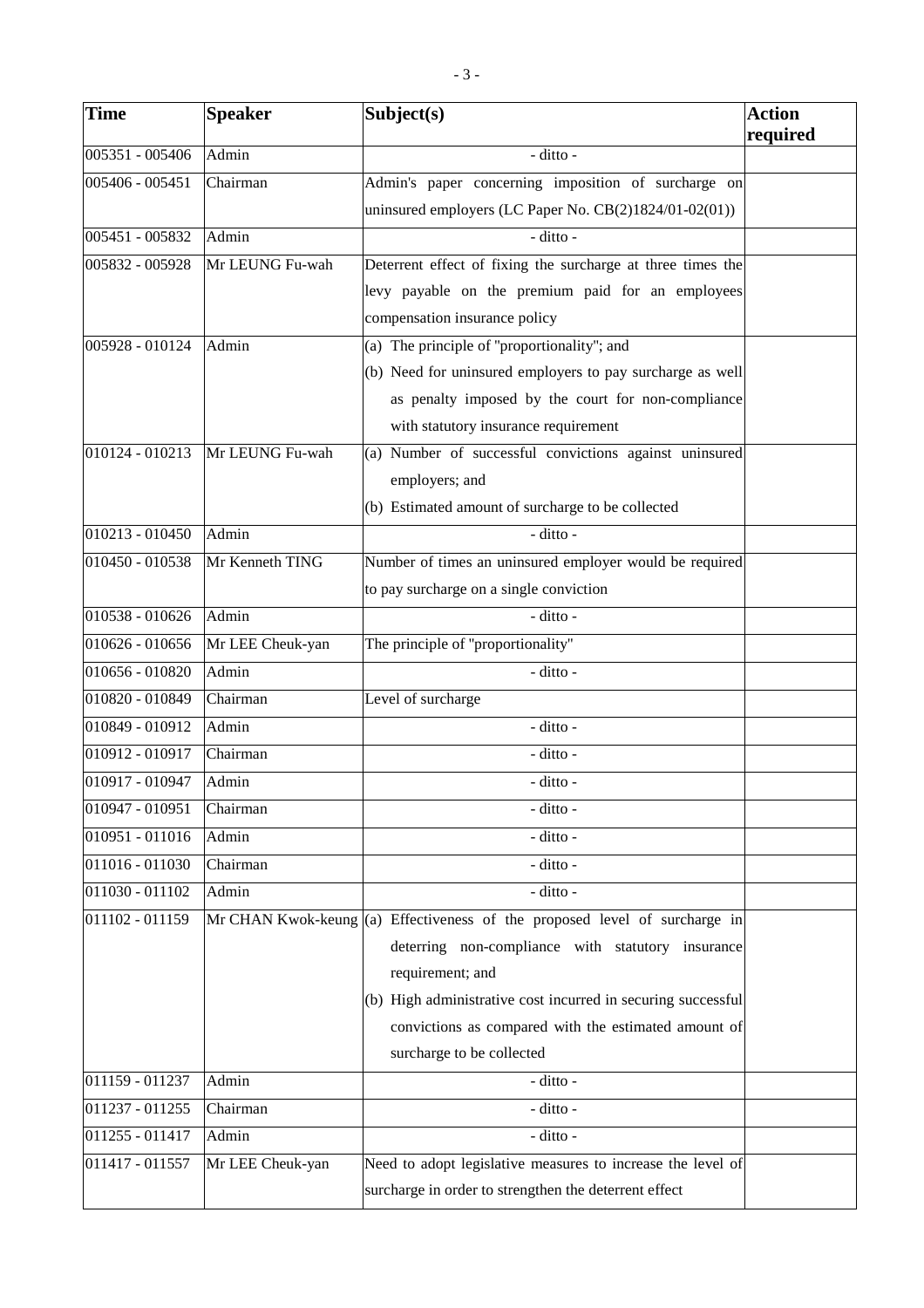| -4-               |                 |                                                                    |                           |
|-------------------|-----------------|--------------------------------------------------------------------|---------------------------|
| <b>Time</b>       | <b>Speaker</b>  | Subject(s)                                                         | <b>Action</b><br>required |
| $011557 - 011723$ | Admin           | Suggestion to raise the level of surcharge on an ascending         |                           |
|                   |                 | scale for repeated failure to comply with statutory insurance      |                           |
|                   |                 | requirement                                                        |                           |
| 011723 - 011732   | Chairman        | Maximum penalty for non-compliance with statutory                  |                           |
|                   |                 | insurance requirement                                              |                           |
| 011732 - 011754   | Admin           | $-$ ditto -                                                        |                           |
| 011754 - 011807   | Chairman        | $-$ ditto $-$                                                      |                           |
| 011807 - 011940   | Mr Bernard CHAN | Common scenario that most employers did not take out               |                           |
|                   |                 | insurance cover for all their employees                            |                           |
| $011940 - 012000$ | Mr James TIEN   | Views of Labour Advisory Board (LAB) on the proposed               |                           |
|                   |                 | level of surcharge                                                 |                           |
| 012000 - 012119   | Admin           | - ditto -                                                          |                           |
| 012119 - 012127   | Mr James TIEN   | - ditto -                                                          |                           |
| $012127 - 012131$ | Admin           | Whether the level of surcharge should be further increased         |                           |
| 012131 - 012200   | Mr James TIEN   | Need to consult LAB on the proposed level of surcharge             |                           |
| 012200 - 012401   | Admin           | Whether the level of surcharge should be further increased         |                           |
| 012401 - 012452   | Chairman        | Admin to -                                                         | ✓                         |
|                   |                 | (a) consider whether the level of surcharge should be Admin to pro |                           |
|                   |                 | further increased;                                                 | a written res             |
|                   |                 | $(h)$ provide details of the views of LAB on the proposed          |                           |

|                   |                 | (a) consider whether the level of surcharge should be Admin to provide |                    |
|-------------------|-----------------|------------------------------------------------------------------------|--------------------|
|                   |                 | further increased;                                                     | a written response |
|                   |                 | (b) provide details of the views of LAB on the proposed                |                    |
|                   |                 | level of surcharge; and                                                |                    |
|                   |                 | (c) consider whether the existing maximum penalty of                   |                    |
|                   |                 | \$100,000<br>under<br>Employees' Compensation<br>the                   |                    |
|                   |                 | Ordinance had sufficient deterrent effect against non-                 |                    |
|                   |                 | compliance with statutory insurance requirement                        |                    |
| $012452 - 012718$ | Mr Bernard CHAN | Reasons for not having reserve in the Fund for liabilities in          |                    |
|                   |                 | respect of insurer insolvency (LC Paper No. CB(2)1824/01-              |                    |
|                   |                 | 02(04)                                                                 |                    |
| 012718 - 012900   | Admin           | - ditto -                                                              |                    |
| 012900 - 013124   | Mr Bernard CHAN | Estimated further increase of 6.5% in levy rate to meet                |                    |
|                   |                 | liabilities arising from insurer insolvency (LC Paper No.              |                    |
|                   |                 | $CB(2)1824/01-02(03))$                                                 |                    |
| $013124 - 013213$ | Admin           | $-$ ditto $-$                                                          |                    |
| 013213 - 013455   | Mr James TIEN   | Measures to minimise the risk of insurer insolvency,                   |                    |
|                   |                 | especially insurers with parent companies outside Hong                 |                    |
|                   |                 | Kong                                                                   |                    |
| 013455 - 013616   | Admin           | - ditto -                                                              |                    |
| 013616 - 013644   | Mr James TIEN   | Registered capital and turnover of the HIH Group of                    |                    |
|                   |                 | Companies which operated in Hong Kong                                  |                    |
| $013644 - 013727$ | Admin           | - ditto -                                                              |                    |
|                   |                 |                                                                        |                    |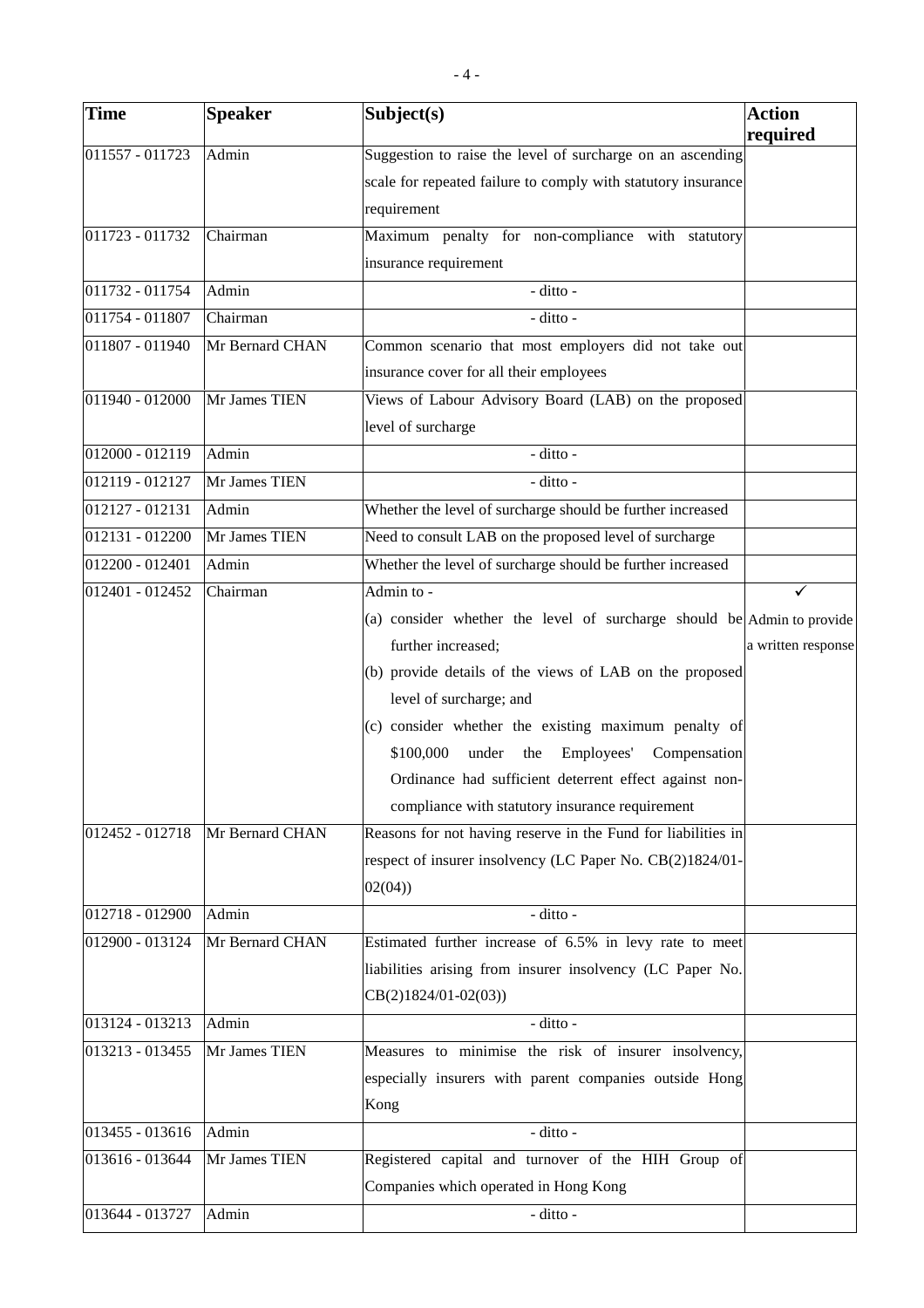| <b>Time</b>       | <b>Speaker</b>   | Subject(s)                                                    | <b>Action</b> |
|-------------------|------------------|---------------------------------------------------------------|---------------|
|                   |                  |                                                               | required      |
| 013727 - 013756   | Mr James TIEN    | Feasibility of regulating reinsurance arrangement of insurers |               |
| 013756 - 013901   | Admin            | Proposal to set an admissibility limit to the amount of       |               |
|                   |                  | reinsurance recoverable from parent companies outside         |               |
|                   |                  | <b>Hong Kong</b>                                              |               |
| 013901 - 014135   | Mr Bernard CHAN  | Need to raise the solvency margin of insurers                 |               |
| 014135 - 014144   | Chairman         | - ditto -                                                     |               |
| 014144 - 014202   | Mr Kenneth TING  | Proportion of reinsurance taken out by the HIH Group of       |               |
|                   |                  | Companies which operated in Hong Kong                         |               |
| 014202 - 014228   | Admin            | - ditto -                                                     |               |
| 014228 - 014319   | Mr James TIEN    | Rating of insurers                                            |               |
| 014319 - 014403   | Admin            | - ditto -                                                     |               |
| 014403 - 014449   | Mr Bernard CHAN  | Request to amend the statement in paragraph 14 of the         |               |
|                   |                  | explanatory memorandum in the Bill that "the insurance        |               |
|                   |                  | industry in Hong Kong is in the process of establishing a     |               |
|                   |                  | scheme which will in effect replace the present provisions of |               |
|                   |                  | the principal Ordinance relating to applications by           |               |
|                   |                  | employers for payment from the Fund where their insurers      |               |
|                   |                  | are insolvent"                                                |               |
| 014449 - 014458   | Admin            | - ditto -                                                     |               |
| 014458 - 014521   | Mr Bernard CHAN  | - ditto -                                                     |               |
| 014521 - 014604   | Admin            | $\overline{-\mathrm{d}t}$ tto -                               |               |
| 014604 - 014636   | Mr James TIEN    | - ditto -                                                     |               |
| 014636 - 015120   | Admin            | - ditto -                                                     |               |
| 015120 - 015157   | Mr LEE Cheuk-yan | - ditto -                                                     |               |
| 015157 - 015332   | Admin            | - ditto -                                                     |               |
| 015332 - 015425   | Mr Bernard CHAN  | - ditto -                                                     |               |
| 015425 - 015516   | Chairman         | Issues raised in Legal Service Division's letter to Admin     |               |
|                   |                  | (LC Paper No. $CB(2)1674/01-02(01)$ ) and Admin's reply to    |               |
|                   |                  | the letter (LC Paper No. CB(2)1674/01-02(02))                 |               |
| 015516 - 015532   | ALA5             | - ditto -                                                     |               |
| 015532 - 015552   | Chairman         | Current balance of the Fund                                   |               |
| 015552 - 015558   | Admin            | - ditto -                                                     |               |
| 015558 - 015604   | Mr James TIEN    | - ditto -                                                     |               |
| 015604 - 015643   | Admin            | - ditto -                                                     |               |
| 015643 - 015648   | Mr James TIEN    | - ditto -                                                     |               |
| 015648 - 015718   | Chairman         | Dates of next five meetings                                   |               |
| 015718 - 015734   | Mr James TIEN    | Outstanding issues to be dealt with by the Bills Committee    |               |
| $015734 - 015820$ | Chairman         | - ditto -                                                     |               |
| 015820 - 015832   | Mr James TIEN    | - ditto -                                                     |               |